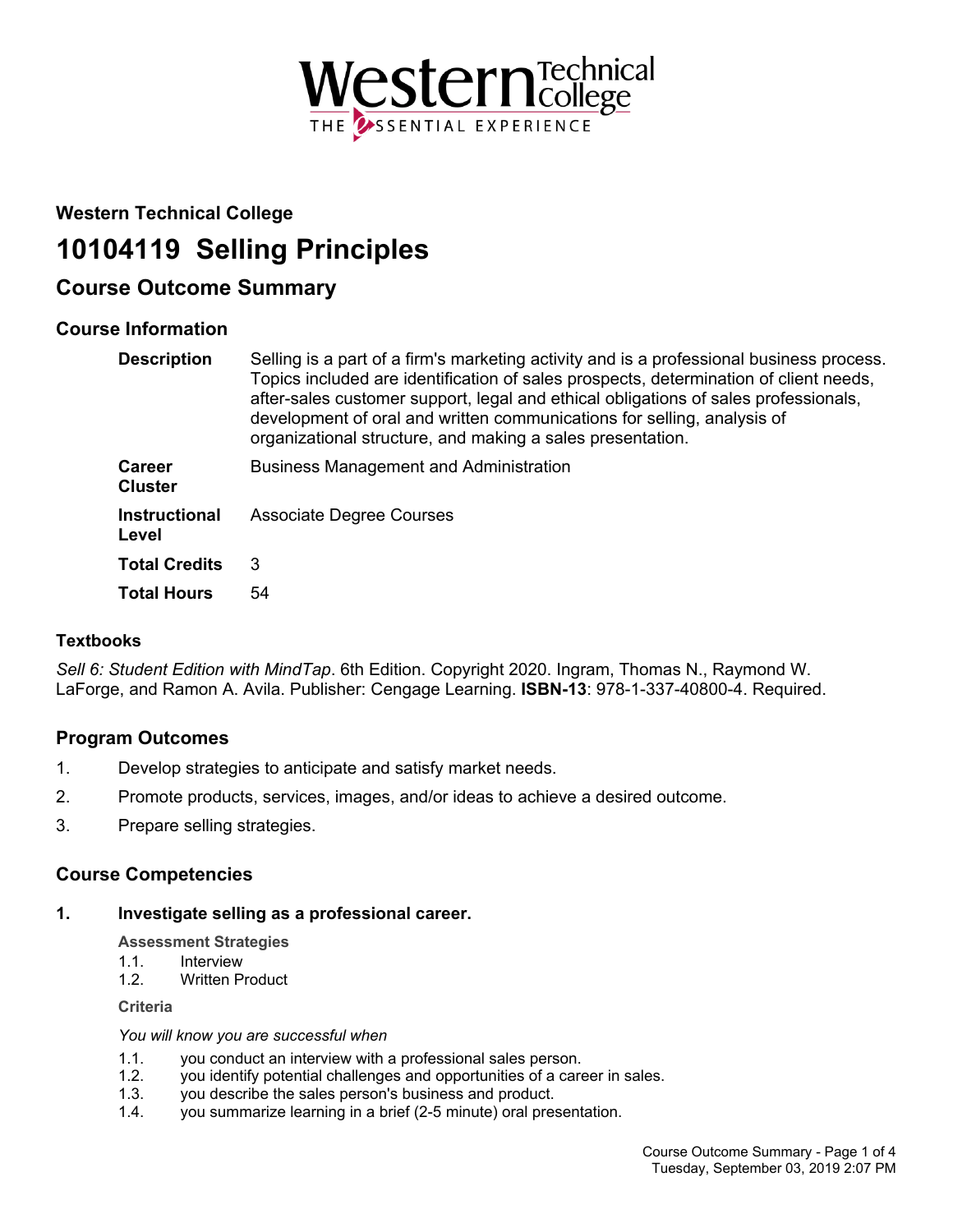**Learning Objectives**

- 1.a. Explore the varying careers related to professional selling.
- 1.b. Identify the traits and skills necessary to become a selling professional.
- 1.c. Describe the variety of work environments for sales people.
- 1.d. Outline common challenges of sales careers.
- 1.e. Outline common advantages of sales careers.

#### **2. Demonstrate relationship selling techniques.**

#### **Assessment Strategies**

- 2.1. Presentation
- 2.2. Performance

#### **Criteria**

#### *You will know you are successful when*

- 2.1. you respond to buyer's business concerns.
- 2.2. you address buyer objections.
- 2.3. you propose a solution that addresses buyer need.

#### **Learning Objectives**

- 2.a. Compare and contrast the relationship selling model vs. the traditional model
- 2.b. List the key attributes of relationship selling
- 2.c. Conduct a selling presentation for B2B sales

#### **3. Examine the psychology of seller and buyer behavior.**

#### **Assessment Strategies**

3.1. Drawing/Illustration

#### **Criteria**

#### *You will know you are successful when*

- 3.1. you map 6-8 psychological factors that can impact a sales meeting.
- 3.2. you differentiate between seller and buyer behavioral cues.
- 3.3. you outline the possible impact of seller and buyer behavior.
- 3.4. you represent ideas with visual appeal.

#### **Learning Objectives**

- 3.a. Describe the various buyer motives
- 3.b. Identify the steps in the consumer decision making cycle
- 3.c. Develop strategies to use in the selling cycle that reflect buyer psychology
- 3.d. Develop strategies to use in the selling cycle that reflect buyer personality
- 3.e. Understand the components of the communication process
- 3.f. Develop a communications strategy using verbal and non-verbal communication

#### **4. Identify ethical selling techniques.**

#### **Assessment Strategies**

- 4.1. Demonstration
- 4.2. Presentation

#### **Criteria**

#### *You will know you are successful when*

- 4.1. you respond to objections with honesty.<br>4.2. vou accurately represent product and/or
- 4.2. you accurately represent product and/or service.<br>4.3. vou identify prospects values.
- you identify prospects values.
- 4.4. you respect buyer concerns.

#### **Learning Objectives**

- 4.a. Describe the ethical selling checklist
- 4.b. Role play ethical selling and buying situations
- 4.c. Determine how and where ethical selling standards have been adapted
- 4.d. Explain the effects of ethics regarding the relationship selling model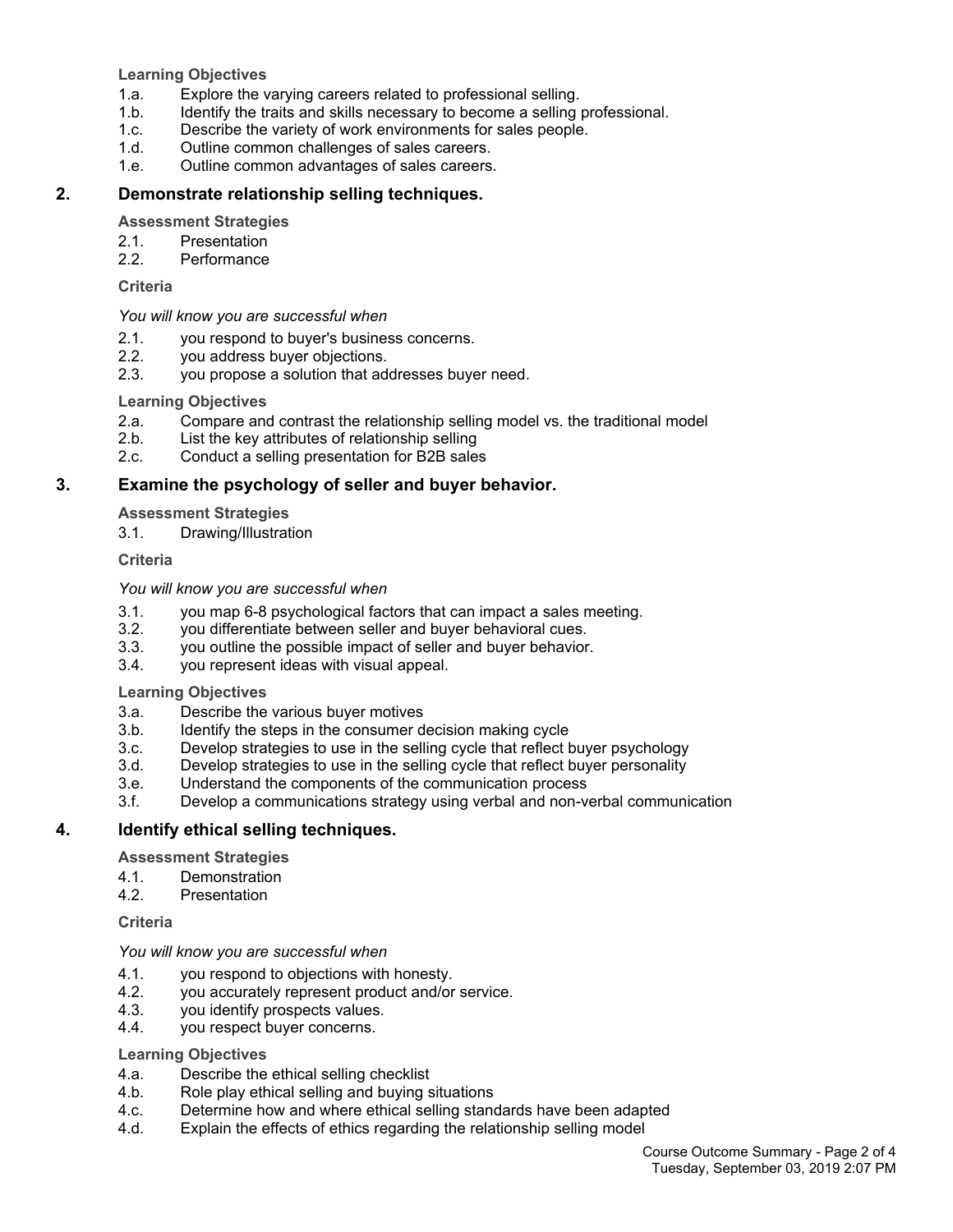## **5. Practice the process of prospecting.**

**Assessment Strategies**

5.1. Written Product

#### **Criteria**

*You will know you are successful when*

- 5.1. you describe methods to generate leads.
- 5.2. you outline an appropriate target market.
- 5.3. you identify web and directory resources.
- 5.4. you determine realistic criteria.

**Learning Objectives**

- 5.a. Describe the importance of prospecting<br>5.b. List the components of the prospecting
- List the components of the prospecting pool
- 5.c. Explain the varying contact strategies
- 5.d. Construct a phone script
- 5.e. Use a phone script to contact and set up a meeting with potential prospect

## **6. Conduct a needs assessment.**

#### **Assessment Strategies**

6.1. Performance

#### **Criteria**

*You will know you are successful when*

- 6.1. you use an effective opening question.
- 6.2. you apply active listening techniques.
- 6.3. you dress in a professional manner.
- 6.4. you use spin questioning techniques.
- 6.5. you adjust to meet buyer objections.

#### **Learning Objectives**

- 6.a. Explain the different types of questions that can be asked to determine prospect/client wants and needs
- 6.b. Role play using the 4 main question categories
- 6.c. Conduct a selling presentation asking different levels of questions
- 6.d. Explain the importance of listening
- 6.e. List the various strategies to improve listening

## **7. Construct a sales proposal that meets the prospects needs.**

**Assessment Strategies**

- 7.1. Written Product<br>7.2. Presentation
- **Presentation**

**Criteria**

*You will know you are successful when*

- 7.1. you use professional formatting.
- 7.2. you include an executive summary.<br>7.3. vou summarize the prospects needs
- you summarize the prospects needs.
- 7.4. you craft a pricing agreement.
- 7.5. you address solutions.
- 7.6. you dress professionally.

#### **Learning Objectives**

- 7.a. Describe the process of matching customer's needs/wants to product/service features, attributes, and benefits
- 7.b. Construct bridge statements that link features and benefits
- 7.c. Determine the appropriate presentation techniques and/or methods based on the situation.

## **8. Negotiate prospect objections .**